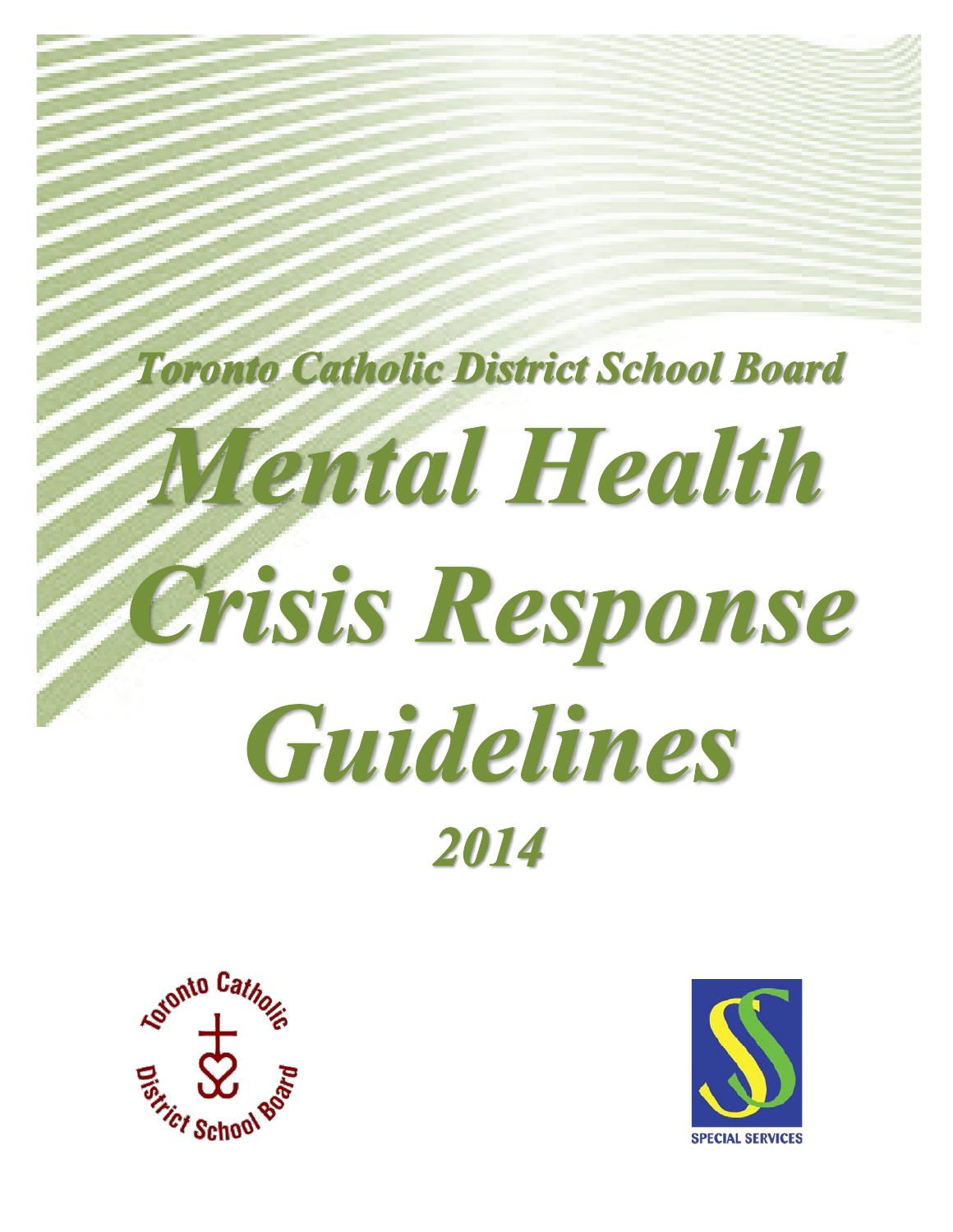## **Mental Health** Crisis Response **Guidelines** 2014

#### **TORONTO CATHOLIC DISTRICT SCHOOL BOARD TRUSTEES 2014-2015**

Wards

- 1. Peter Jakovcic
- 2. Ann Andrachuk
- 3. Sal Piccininni
- 4. Patrizia Bottoni
- 5. Maria Rizzo
- 6. Frank D'Amico
- 7. John Del Grande
- 8. Garry Tanuan

Director of Education **Angela Gauthier**

- 9. Jo-Ann Davis, Chair
- 10. Barbara Poplawski
- 11. Angela Kennedy
- 12. Nancy Crawford, Vice-Chair Christopher MacDonald, **Student Trustee** Hannah McGroarty, **Student Trustee**

Chair

**Jo-Ann Davis**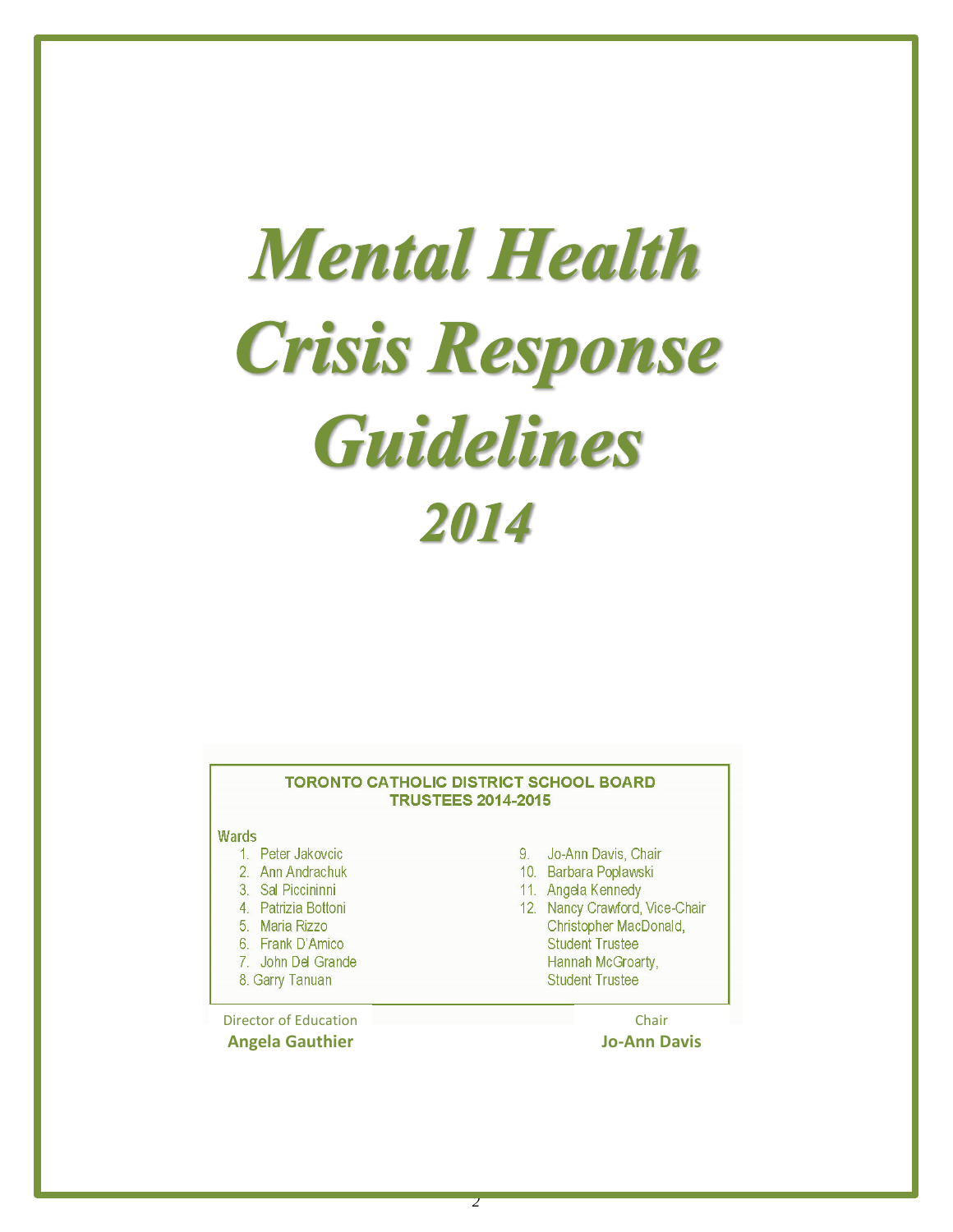#### *CONTENTS*

| <b>Section 1</b> |  |
|------------------|--|
|                  |  |
| <b>Section 2</b> |  |
|                  |  |
| <b>Section 3</b> |  |
|                  |  |
| <b>Section 4</b> |  |
|                  |  |
| <b>Section 5</b> |  |
|                  |  |
| <b>Section 6</b> |  |
|                  |  |
| <b>Section 7</b> |  |
|                  |  |
| <b>Section 8</b> |  |
|                  |  |
|                  |  |

#### *APPENDICES*

- **Appendix A - Special Considerations: Death by Suicide**
- **Appendix B - Informing Students and Staff**
- **Appendix C - Death Notification Statement for students**
- **Appendix D - Classroom Announcement of Death that was anticipated**
- **Appendix E - Classroom Announcement Following an Unexpected Death**
- **Appendix F - Sample Letter to send home following Crisis Incident**
- **Appendix G - Letter Home following a Student Death**
- **Appendix H - Letter home following a suicide**
- **Appendix I - Letter home following a student death (traumatic- non suicide related)**
- **Appendix J - Letter following traumatic event**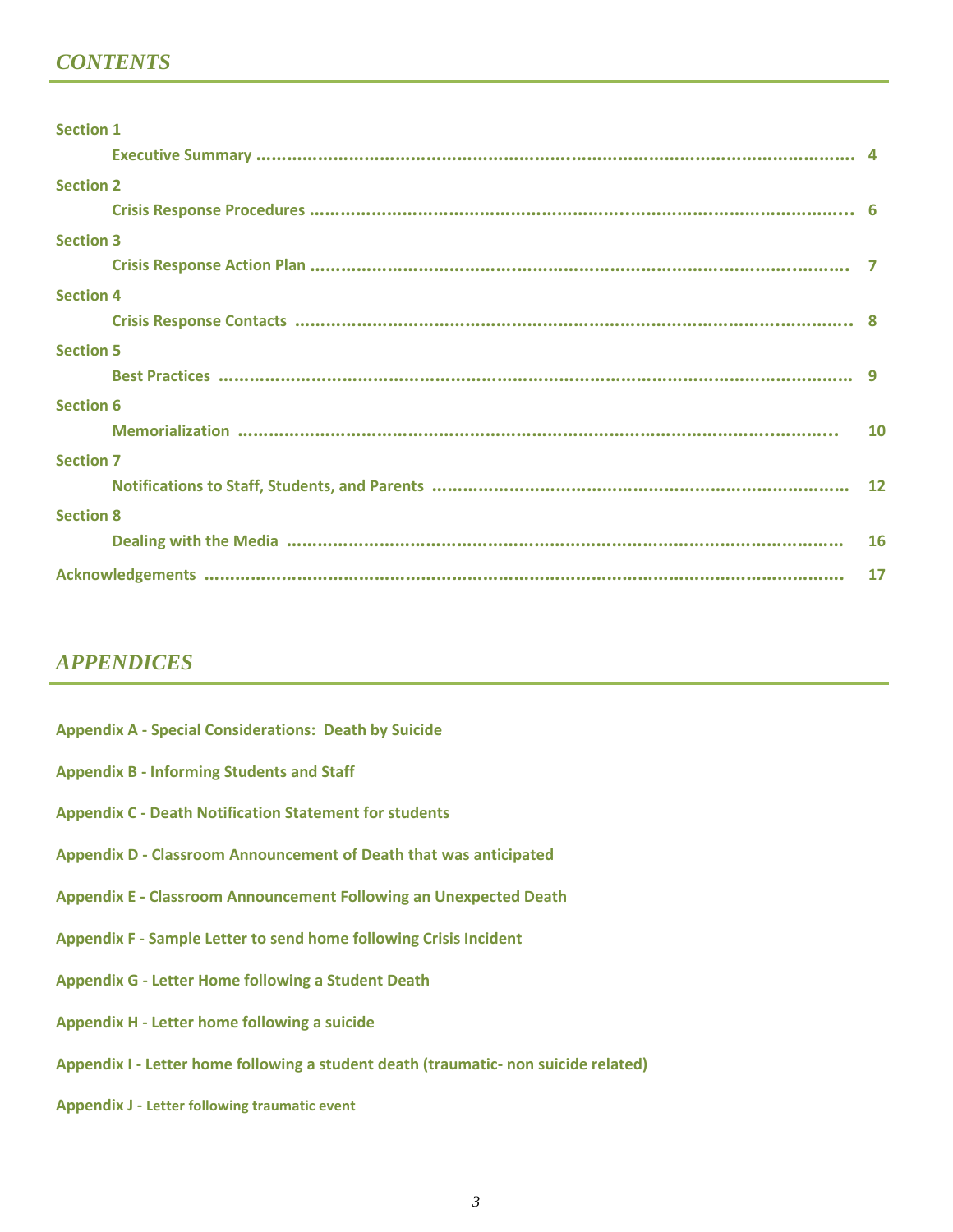## *MENTAL HEALTH CRISIS RESPONSE GUIDELINES*

*"Do not let your hearts be troubled. Believe in God, believe also in me." (John 14:1)*

### *Executive Summary*

The *TCDSB Mental Health Crisis Response Guidelines* are intended to help promote mentally healthy schools for all students. Crisis Response exists along a continuum of mental health care and support for all TCDSB students. It is grounded in our Catholic Faith and promotes positive contributors to our community. The Ministry of Education has encouraged School Boards to develop Crisis Response Guidelines to address Mental Health Crisis situations. Crisis Response Guidelines are intended to support and guide school board staff as they respond to crisis incidents of a serious nature which have a significantly distressing impact to staff, students, and school community. The following guidelines have been developed with board staff, consultation with local school boards, as well as the inclusion of evidence based practices from current research. The following guidelines align with the TCDSB Mental Health and Wellbeing Policy (**S.03**), and include an overview of key considerations, general guidelines for responding, best practices, and templates. Crisis response provides opportunities for grief support, maintaining a focus on normal activities, and providing supports to students and staff.

#### *Nature of Crisis Occurrences (may include)*

- Aftermath of a violent/traumatic incident at school/community.
- **Serious illness of student, or staff member**
- Death of student or staff member (e.g. illness, accident, or suicide)

#### *Mental Health Response Team*

According to the TCDSB Mental Health Response Guidelines *(included in the TCDSB Mental Health and Wellbeing Policy S.03)***,** the Mental Health Response Team includes: Principal (or designate), Vice Principal, Guidance Counsellors, Social Work, and School Psychology Staff assigned to your school.

 The Mental Health Response Team may also be assisted by members of other groups or disciplines as determined by the Mental Health Response Team (e.g. Chaplains, CYWs, Teachers)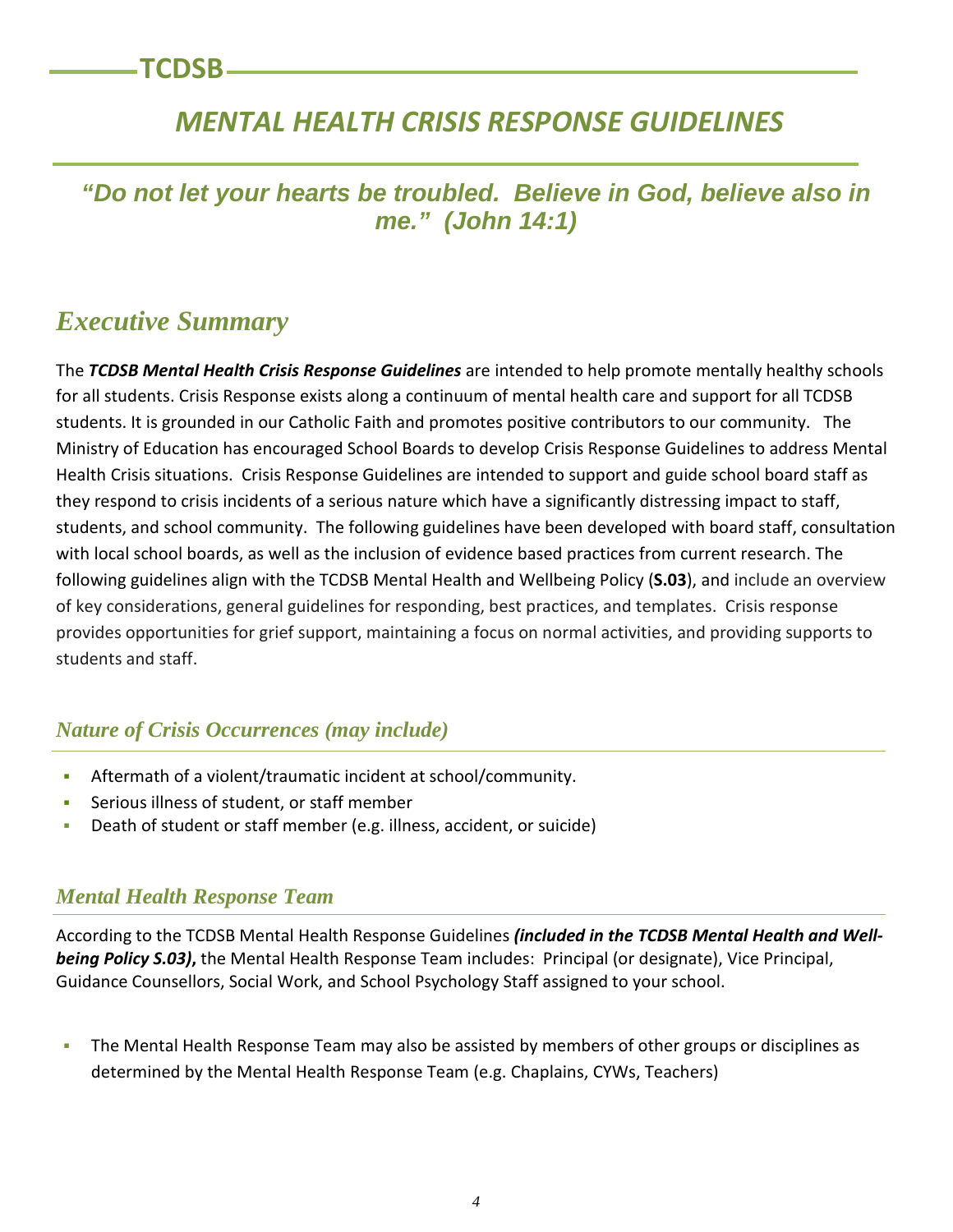The Mental Health Response Team is available to assist school administration in supporting students and staff through a crisis incident of a serious nature by: responding *immediately* to the request, initiating the healing process within the school community, recommending and assisting with necessary tasks, discussing delegation of responsibilities, providing emotional support to students, identify students at risk, and suggesting community resources.

Principles that have guided the development of the TCDSB Mental Health Crisis Response Guidelines include the following:

- Schools should strive to treat all student deaths in the same way. Having one approach for a student who dies of cancer (for example) and another for a student who dies by other means reinforces the potential for unfortunate stigma.
- Help is available for *any* student who may be struggling with mental health issues or suicidal thoughts, rising from one's reaction to trauma or a crisis incident.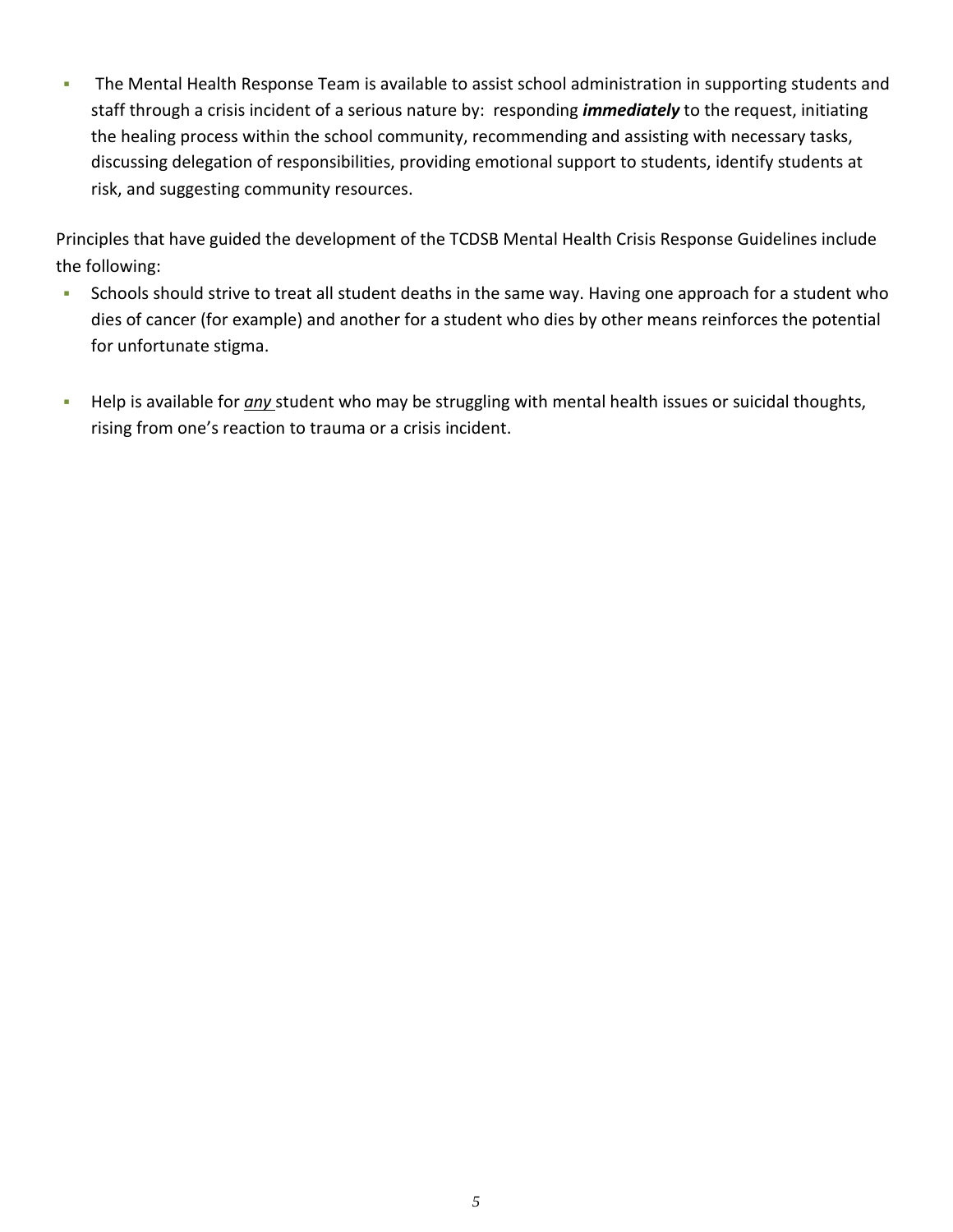#### **TCDSB**

## *CRISIS RESPONSE PROCEDURES1*

*Please note: The following steps are recommended. As most crisis situations are unique, some may apply, while others may not.*

- $\Box$  The principal/designate recognizes or is advised of a crisis incident.
- The principal/designate *ensures immediate management of the situation* (i.e. calls the police, ambulance etc.) and proceeds to gather and verify facts surrounding the incident as quickly as possible.
- The principal/designate immediately notifies superintendent of the crisis incident*.* The school superintendent informs the local Trustee of the crisis incident.
- *The Principal, in consultation with their local superintendent and the Communications Department, prepare procedures for responding to the media*, as well as the appointment of a media spokesperson as needed. (See Dealing with the Media section pg. 16.)
- The principal designate *contacts the Mental Health Response Team*.
- **In the case of an injury/death, the principal or designate contacts the family of the deceased/injured.** 
	- Find out if the deceased /injured has any siblings enrolled in other schools. If so, then notify the principals of those schools.
	- Obtain permission to release the cause of death (where applicable) from the parents or family of deceased. If the parents do not give permission to release the cause of death, respect for their wishes should be maintained **(see special consideration when speaking with family of deceased in Appendix A). The principal may take the opportunity to establish who would be the most suitable person for the school to communicate with during this time of grieving (the family may designate a specific family friend or family member).**

The Principal, superintendent or designate contacts the school Mental Health Response Team (i. e., school social worker, psychologist, and guidance) who meets to *develop a plan of action*. Roles and responsibilities are clarified and defined. *(See Crisis Response Action Plan for details)*

<sup>1</sup>**Taken from "Guidelines for a Crisis Response 1995 (Chapter 4, page 5) and "School Based Youth Suicide Prevention GUIDE USF.**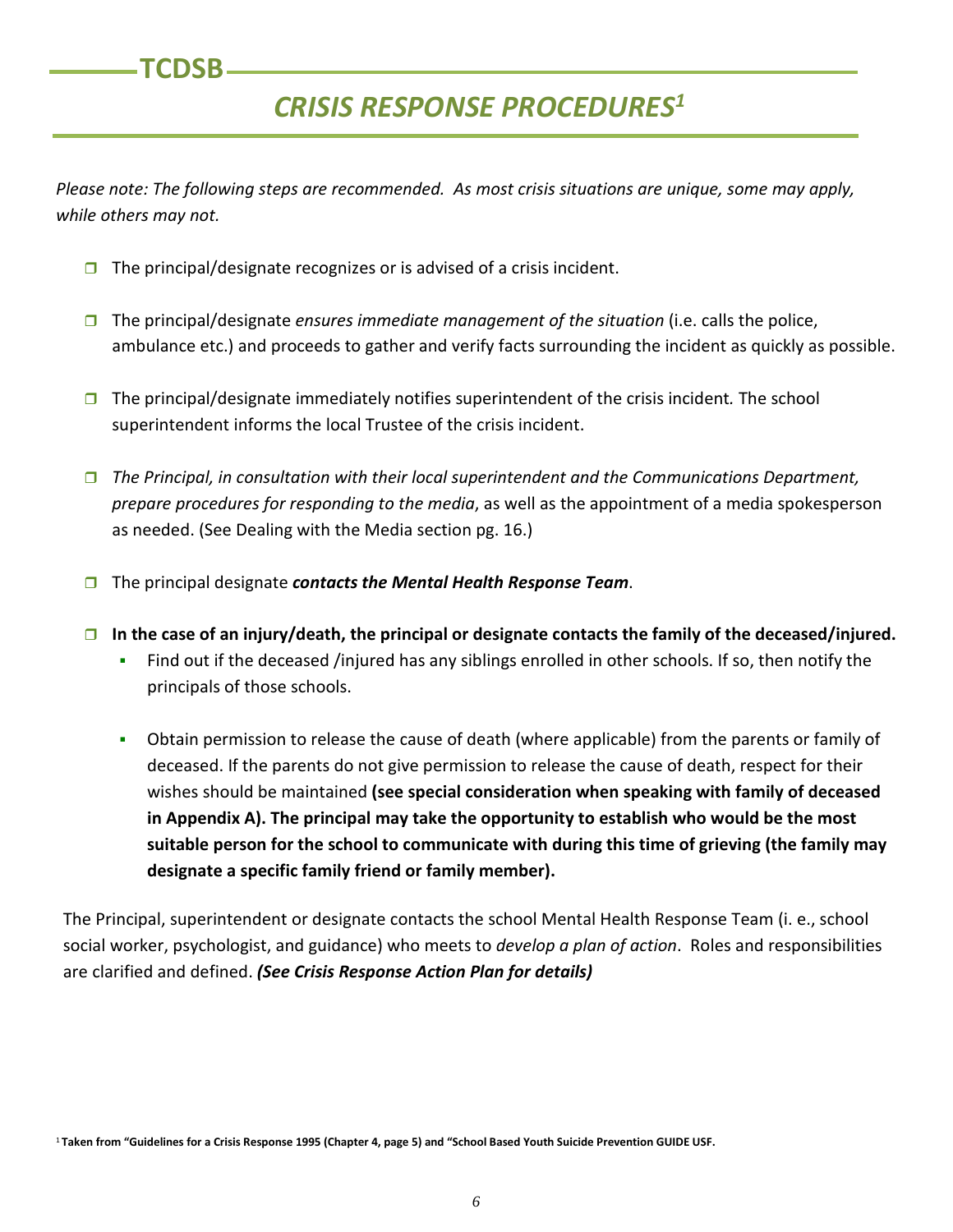## *Crisis Response Action Plan*

#### *Scope of Crisis Events and Intervention Phases*

*Several points should be highlighted related to the crisis incident. Actions taken and communication of information should be guided by the developmental age/special needs of the students involved. Clearly, the scope of the event (major school wide crisis as contrasted with small group or individual crisis) profoundly shapes how many staff members are needed during the various phases of the crisis. Also, the time frame involved is a consideration. Difficulties that must be dealt with during the crisis itself raise many problems that are quite distinct from those arising in the immediate aftermath and in the days and weeks following the event (e.g., hysteria and fear as contrasted with grief reactions and post-traumatic stress).*

- **Schedule a time and place to notify school staff members.** This meeting should be arranged as soon as possible. (See page 12 for sample staff meeting agenda)
- Develop a *brief written communication for* **students** summarizing the facts of the incident and including a prayer. **(Refer to Appendices C, D, E,**) In preparation of the communication to all students, consider information that may have circulated via social media. Meet with students in classrooms if needed (avoid assemblies). Prepared communication should be read by the classroom teacher to all students. Assistance in reading the communication can be provided by administration, or members of the Mental Health Response Staff. Consider if there is a need for Mental Health Response Staff to prioritise or attend the deceased/victim's classes, or the classes of any other vulnerable students or groups.
- *Establish support/counselling rooms in the school and ensure that students and staff know where they are.*
- *Prepare a communication for all parents (***Refer to samples in APPENDIX F, G, H, I, J,)**
- *Principal or designate gathers information pertaining to any funeral arrangements.* Share information with staff, students, and parents, with the permission of the deceased's family. **(See Appendix A)**
- *Principal to debrief school staff at the end of the day* **Mental Health Response Team to be present.**
- $\square$  Principal, or designate and Mental Health Response Team reconvene to evaluate progress of the action plan and determine if further service is required by the Mental Health Response team. Consider debrief opportunities for the next 5 days (if appropriate). Identify and distribute any available information/ support for staff.
- $\Box$  Arrange for an opportunity for members of the Mental Health Response Team to debrief their personal experience following the crisis response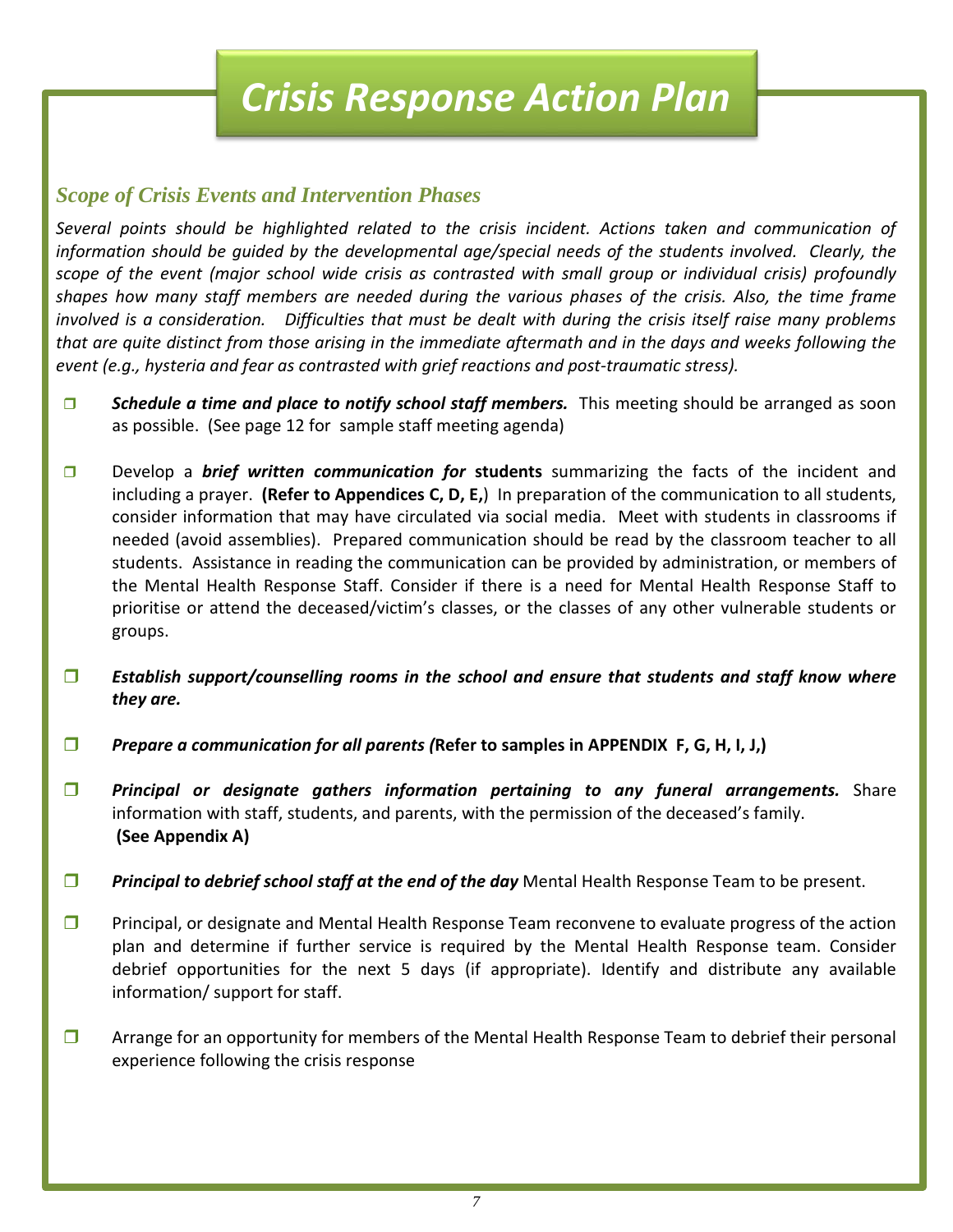## *Crisis Response Contacts*

*This page can be completed as much as possible at the beginning of each school year.*

| <b>Mental Health Response</b><br><b>Team Members</b> | <b>Title</b>  | <b>Cell Phone #</b> | <b>Voice Mail</b> |
|------------------------------------------------------|---------------|---------------------|-------------------|
| 1.                                                   | Social Worker |                     |                   |
| 2.                                                   | Psychology    |                     |                   |
| 3.                                                   | Guidance      |                     |                   |
| 4.                                                   |               |                     |                   |
| 5.                                                   |               |                     |                   |
| 6.                                                   |               |                     |                   |
| 7.                                                   |               |                     |                   |
| 8.                                                   |               |                     |                   |
| 9.                                                   |               |                     |                   |
| 10.                                                  |               |                     |                   |

#### **Other Useful Contacts:**

Child and Youth Worker

Chaplaincy Leader (secondary)/Central Religious and Family Life Department (elementary)

Police Contact Person

Fire Department Contact Person

School Board Media Person

Trustee

Parish Priest

CSAC Chair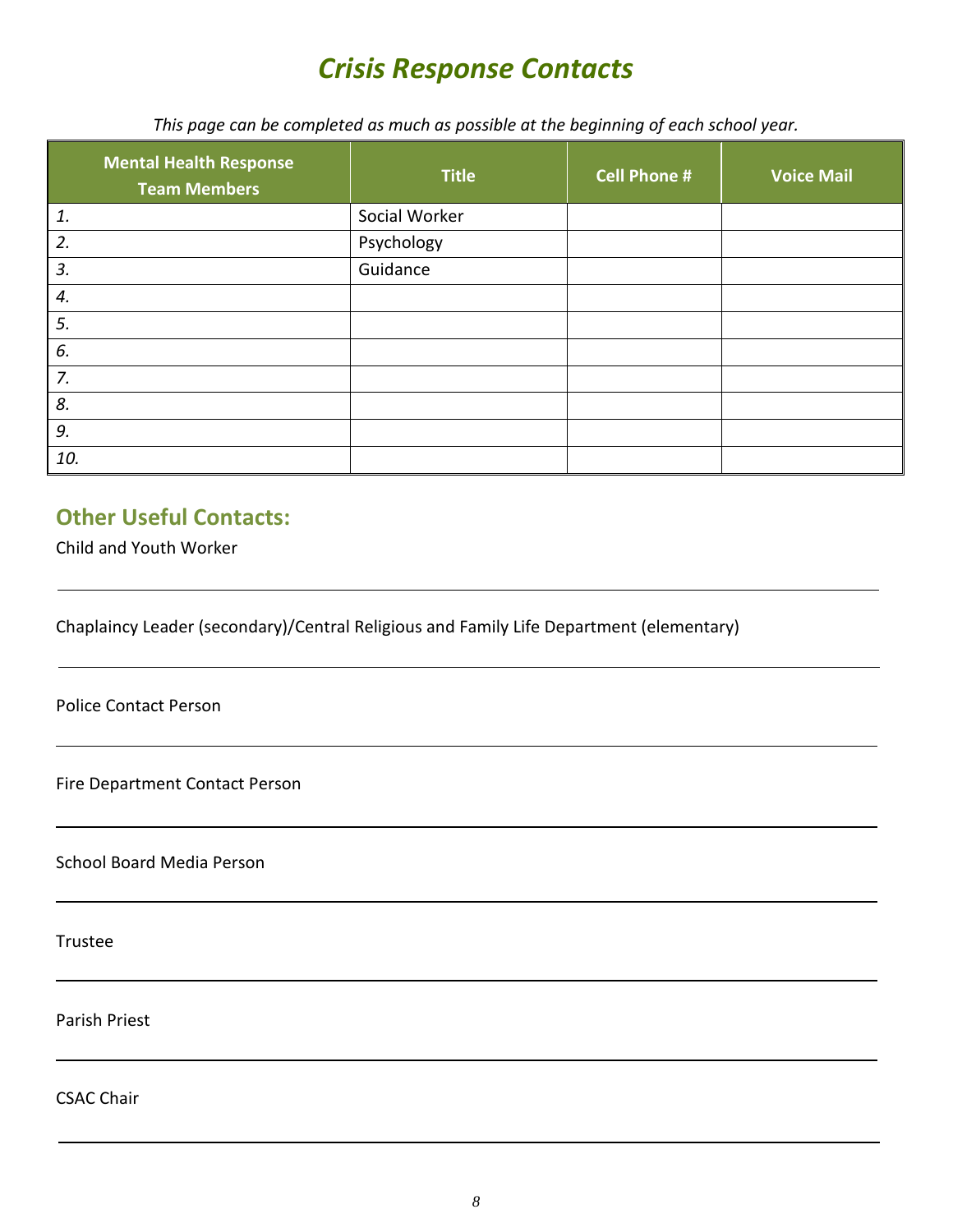## *Best Practices Following a Crisis Occurrence*

#### *Consider*

- **Refer to Crisis Response Procedures Section**
- $\checkmark$  Addressing blaming, scapegoating, or rumours
- $\checkmark$  Continually monitoring the school's emotional climate (Has there been an increase in fights or school delinquency following the crisis occurrence?)
- $\checkmark$  Identifying and reaching out to at-risk students who stopped attending school following the crisis occurrence

#### *Avoid*

Glamorizing, romanticizing, minimizing, or sensationalizing any death (e.g. "he will be with his girlfriend who predeceased him", "Now that he is gone, people will take notice of what he was experiencing", "It is like Romeo and Juliet", "He/she are just like (*insert famous celebrity name.*")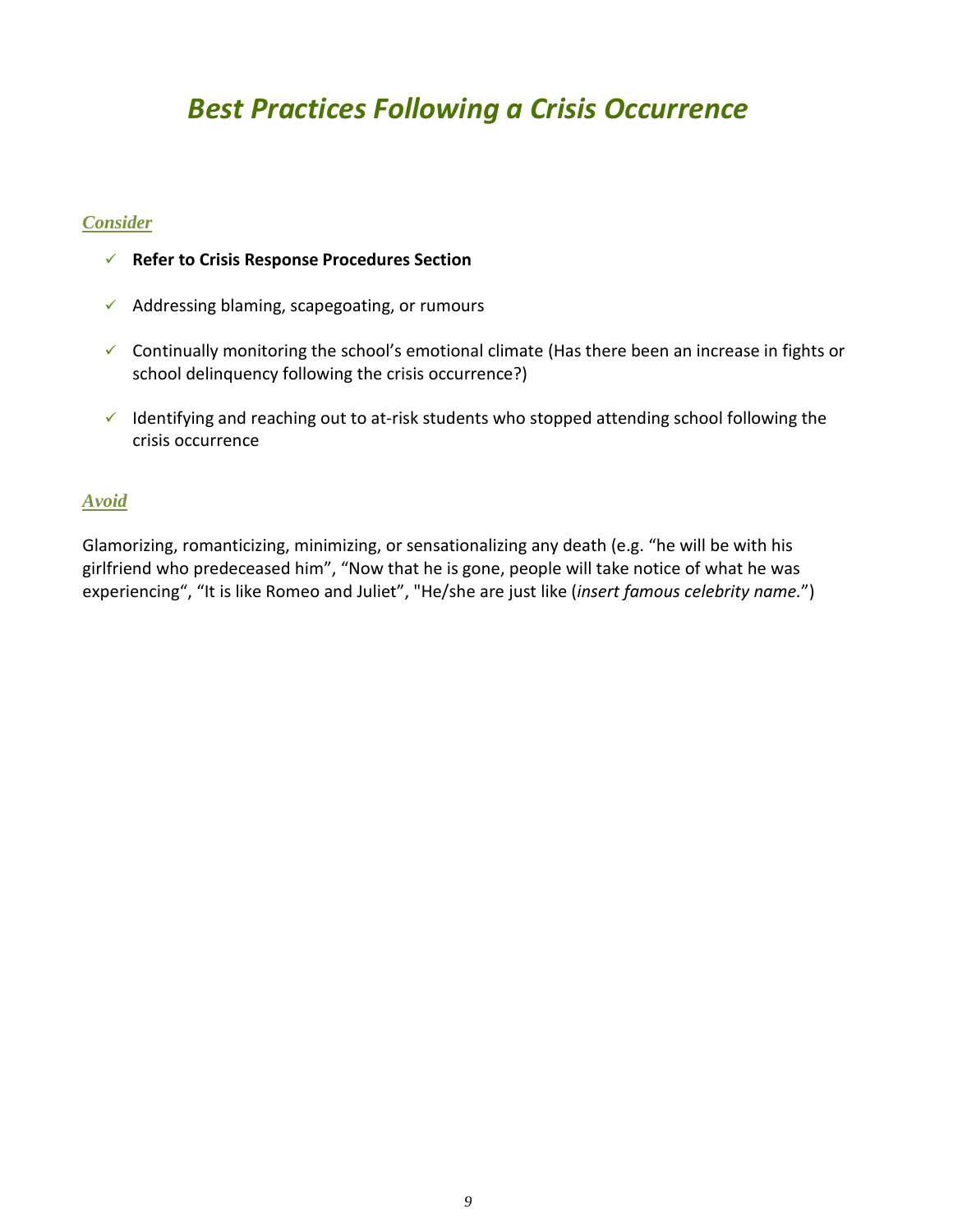## *Memorialization*

#### *"Blessed are those who mourn, for theirs is the kingdom of heaven." (Mathew 5:4)*

#### *Key Considerations*

It is very important that schools strive to treat all deaths in the same way. This approach helps minimize stigma, possible glamorization of the death and shows sensitivity to the grieving family members and friends of the deceased. Our primary intent is to support students and avoid further potential harm.

Wherever possible, schools should both meet with the student's friends and coordinate with the family, in the interest of identifying a meaningful, safe approach to acknowledging the loss.

#### *Funeral, Memorial Services, and Visitations*

It is strongly advised that a funeral service/funeral mass NOT be held on school grounds. School administrators are urged to focus on maintaining a regular schedule, structure and routine.

In situations where school personnel are able to collaborate with the family regarding the funeral service/funeral mass, and/or visitation arrangements, it is strongly suggested that the service be held outside of school hours. This would allow students to attend with their parent(s). In the event that the funeral service or funeral mass, or visitation occurs during school hours, students can be excused from classes to attend ONLY with parental permission. Schools are discouraged from arranging transportation to such services.

#### *Spontaneous Memorials/Permanent Memorials/Scholarships*

Permanent memorials can prove to be upsetting reminders to some bereaved students, and therefore disruptive to the school's goal of maintaining a regular routine. It is recommended that they be established off school grounds. Moreover, the school should bear in mind that once it plants a tree, puts up a plaque, installs a park bench, or establishes a named scholarship for one deceased student, it should be prepared to do so for others, which can become quite difficult to sustain over time. The school's goal should be to balance the students' need to grieve with the goal of limiting the risk of inadvertently glamorizing the death.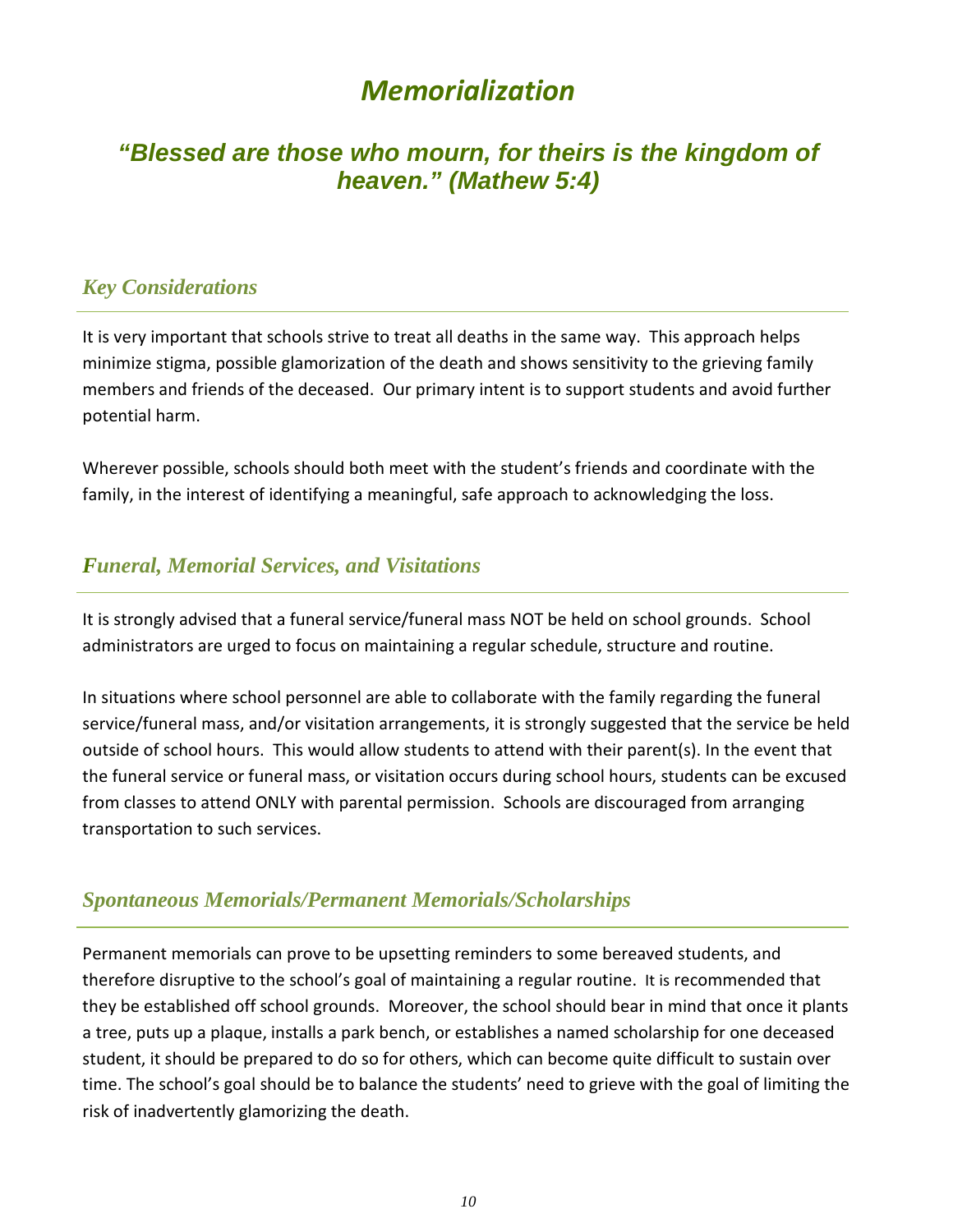It is recommended that schools discourage requests to create and distribute t-shirts and buttons bearing images of the deceased by explaining that, while these items may be comforting to some students, they may be quite upsetting to others.

The emptiness of the deceased student's chair can be unsettling, after approximately five days (or after the funeral), seat assignments may be re-arranged to create a new environment. Teachers should explain in advance that the intention is to strike a balance between compassionately honouring the student who has died while at the same time returning the focus back to the classroom curriculum.

It is NOT recommended that flags be flown at half-mast (refer to TCDSB Policy S.06 Policy Regarding National Flag, The flag is flown at half-mast at the discretion of the Director of Education).

If there is a tradition of including a tribute to deceased students who would have graduated with the class, schools may wish to include a brief statement acknowledging and naming those students from the graduating class who have died. Final decisions about what to include in such tributes should be made by an adult.

#### *Events Dedicated to the Deceased*

The student's classmates may wish to dedicate an event (such as a dance performance, poetry reading, or sporting event) to the memory of their friend.

An appropriate way in which to acknowledge and remember the deceased student may be through a dedicated school mass.

It can be helpful for schools in consultation with their school's Mental Health Response Team, to proactively suggest a meeting with the student's close friends to talk about the type and timing of any memorialization. This can provide an important opportunity for the students to be heard and for the school to sensitively explain its rationale for permitting certain kinds of activities and not others.

Some Suggestions May Include:

- Memorial mass at the parish
- Raising funds to help the family defray their funeral expenses
- Making a book available in the school (e.g. in school chapel, or in an area which is not located in a high traffic zone, but easily monitored by school staff) for a week or so in which students can write messages to the family, share memories of the deceased, or offer condolences; the book can then be presented to the family on behalf of the school community.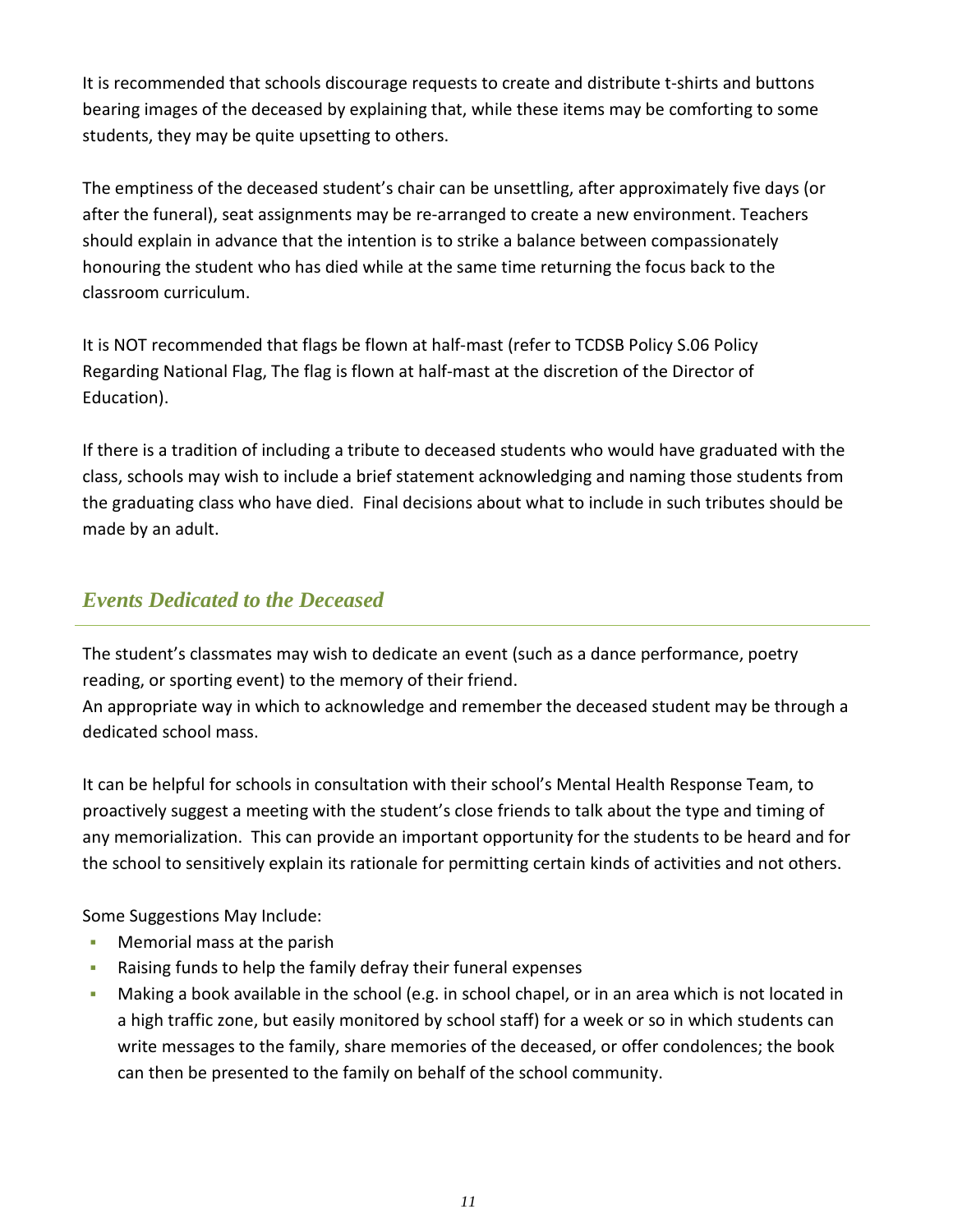## *Notifications to Staff, Students, and Parents*

*\*Avoid using the school PA system for announcements where possible.*

#### *Informing Staff*

- The ideal is to have a "face to face" emergency staff meeting as soon as possible (e.g., in the morning before school, at recess, lunch)
- If possible, have one or more Mental Health Response Team members present at the staff meeting to provide support
- The goal of the meeting is to share accurate, factual information about the incident/death, provide teachers with resources to deal with students, and to share the school's specific plan for crisis response.

#### *Sample Agenda for Initial Staff Meeting*

- Share accurate information about the incident/death.
- **Introduce the school's Mental Health Response Team members.**
- Explain the school's crisis response Action Plan for the day, including:
	- $\checkmark$  Where support staff will be located in the school
	- $\checkmark$  Throughout the day students may need to partake in the available counselling, this should be permitted. Where possible continue to deliver curriculum to maintain the routine of the class.
	- $\checkmark$  Who will talk to the students about the incident
	- $\checkmark$  What message will be given to the students and parents
	- $\checkmark$  Information regarding any formal notifications being sent to parents
- **Have the Mental Health Response Team discuss with teachers what signs or behaviours in** students may be concerning and be indicative that the student is in need of support.
- Remind teachers to keep an accurate record of attendance. They should follow the same system of providing passes to leave the classroom or of alerting the office of student absences as they normally would.
- Offer staff assistance with notification to students in the case that the staff member is not comfortable or is otherwise unable to notify their students.
- Let teachers know, that if the teacher is comfortable doing so, the teacher can facilitate a class discussion about the crisis incident.
- **Provide teachers with information about resources that they can access if they feel that they** need support (e.g. Benefit packages provided from TSU/TECT which may include Member Assistance Programs.)
- Allow time for teacher questions about the crisis response plan or procedures
- Provide information to teachers about any follow-up debrief meetings that will be held at a later time.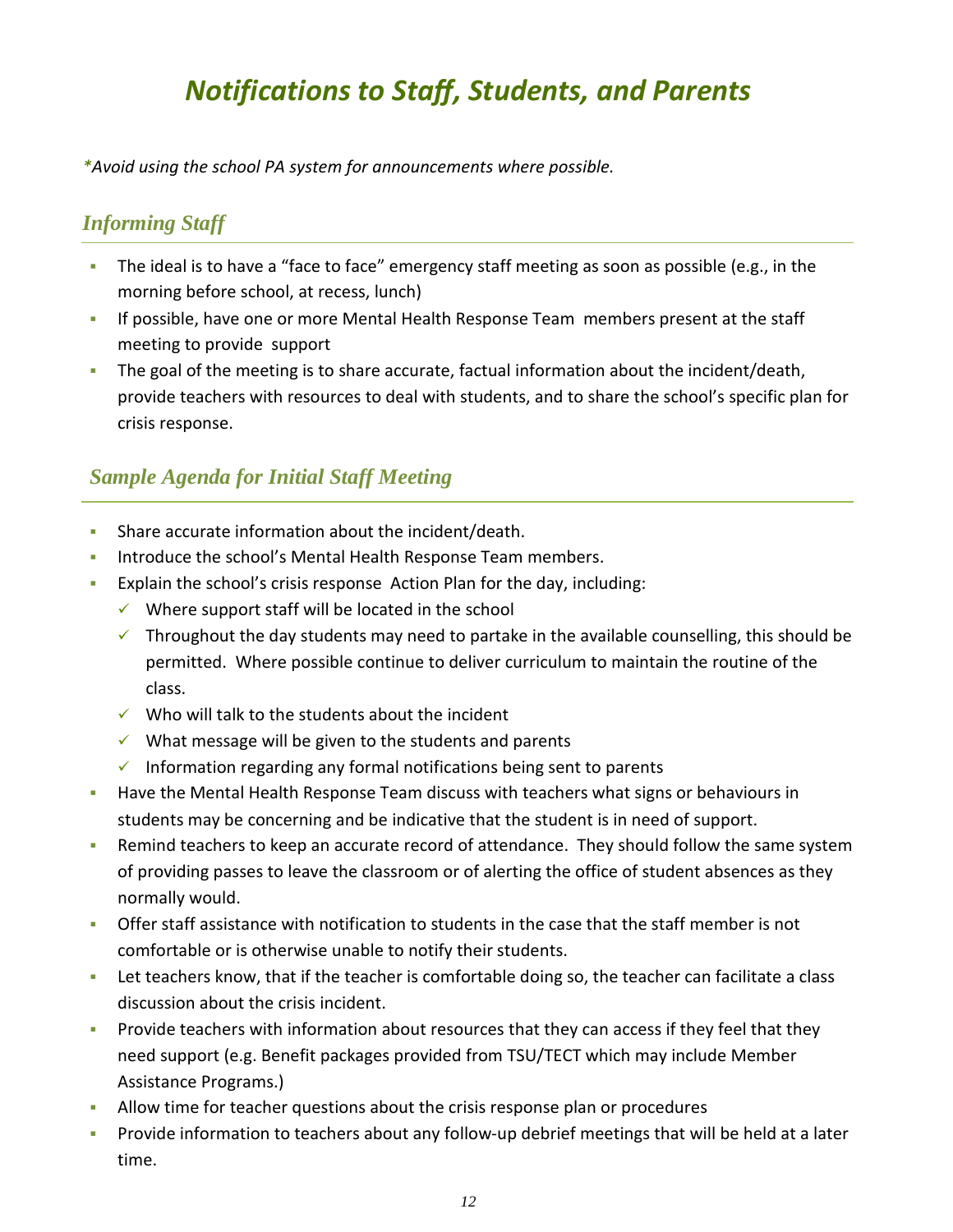#### *Sample Agenda for Follow-up Staff Debrief*

- Thank staff for their cooperation and support during the day.
- Remind staff to care for themselves and once again provide information regarding supports and resources available to them (e.g. benefit packages provided from TSU / TECT which may include Member Assistance Programs.)
- Allow time for teacher questions about the crisis response plan or procedures.
- Discuss the plans for the next day or few days including, where appropriate, information about funeral arrangements, staff coverage, ongoing resources and support for students.

#### *Samples for Informing/Talking to Teachers about Incident/Death*

- See "Informing the Students and Staff" (See Appendix B)
- See sample death notifications in Appendix C,D,E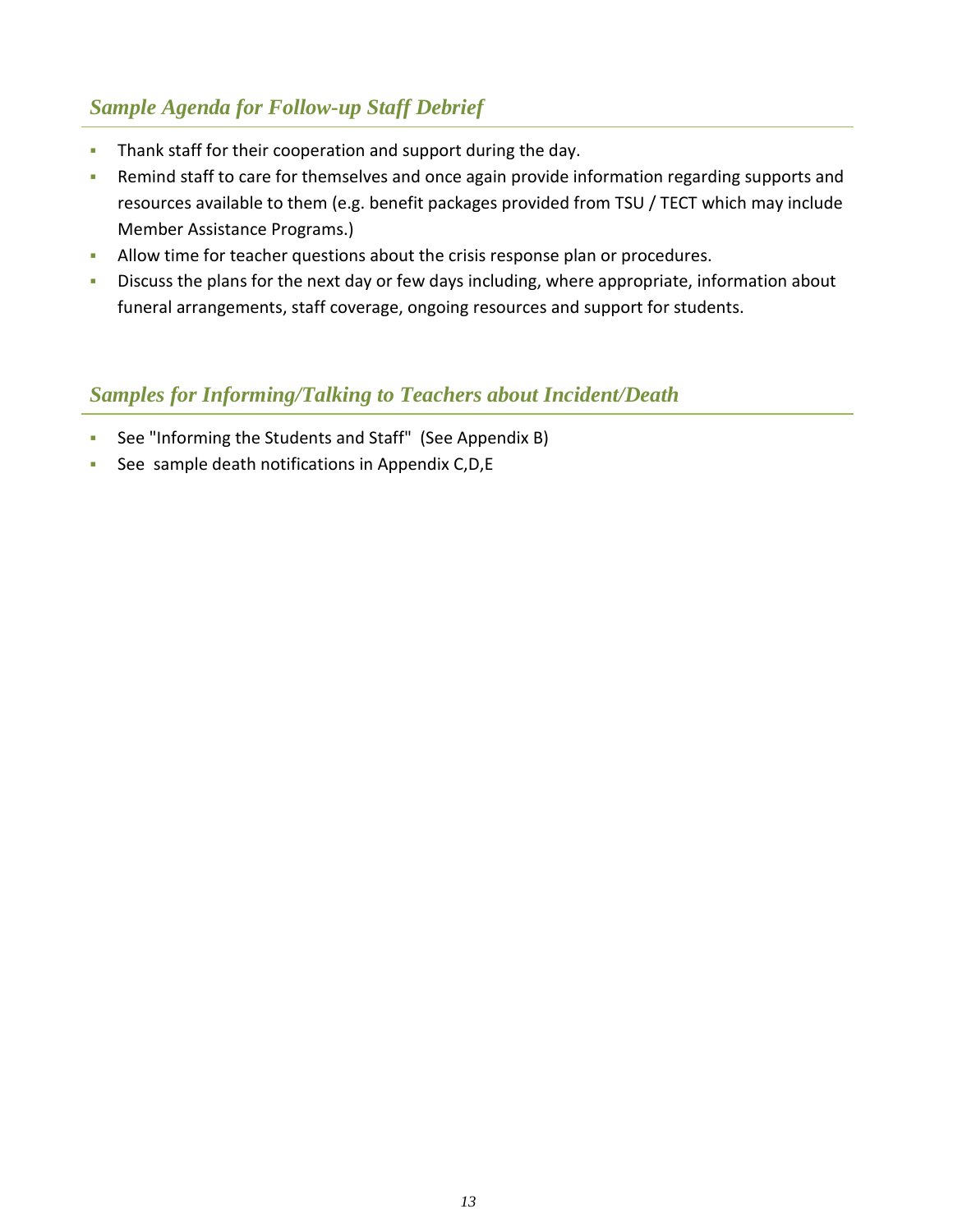## *Notifying Students*

- <sup>•</sup> Ideally, students should be notified formally following notification to teachers (face to face meeting with teachers as discussed above)
- Depending on the nature of the incident/death, the Principal may choose to notify students through one or more of the following ways:
	- **Provide Information Directly to Individual Classes: this may be appropriate in situations** where the incident/death primarily impacts only a small portion of the school community and where the information provided may be of a sensitive nature.
	- $\checkmark$  Assembly of a Subset of the Student Population: this may be appropriate in situations where the incident/death primarily impacts a portion of the school community (e.g., only 2 classes or a few grades).
	- General PA Announcement: ideally this should be used in situations that impact the entire school body, taking into account the varying age of the students and the sensitivity of the information (i.e., some information that is suitable for intermediate students may not be suitable for kindergarten students); the information provided should be direct, informative, and calm. If using PA announcement, consider the inclusion of scripture/prayer. PA announcement as a method of notification is generally not recommended.
- The Principal may wish to have the Mental Health Response Team support him/her in notifying students directly or indirectly.

#### *Samples for Informing/Talking to Students about Incident/Death*

- See "Informing the Students and Staff" (Appendix B, C, D, E)
- See "Sample Death Notification Statement for Students" (Appendix C)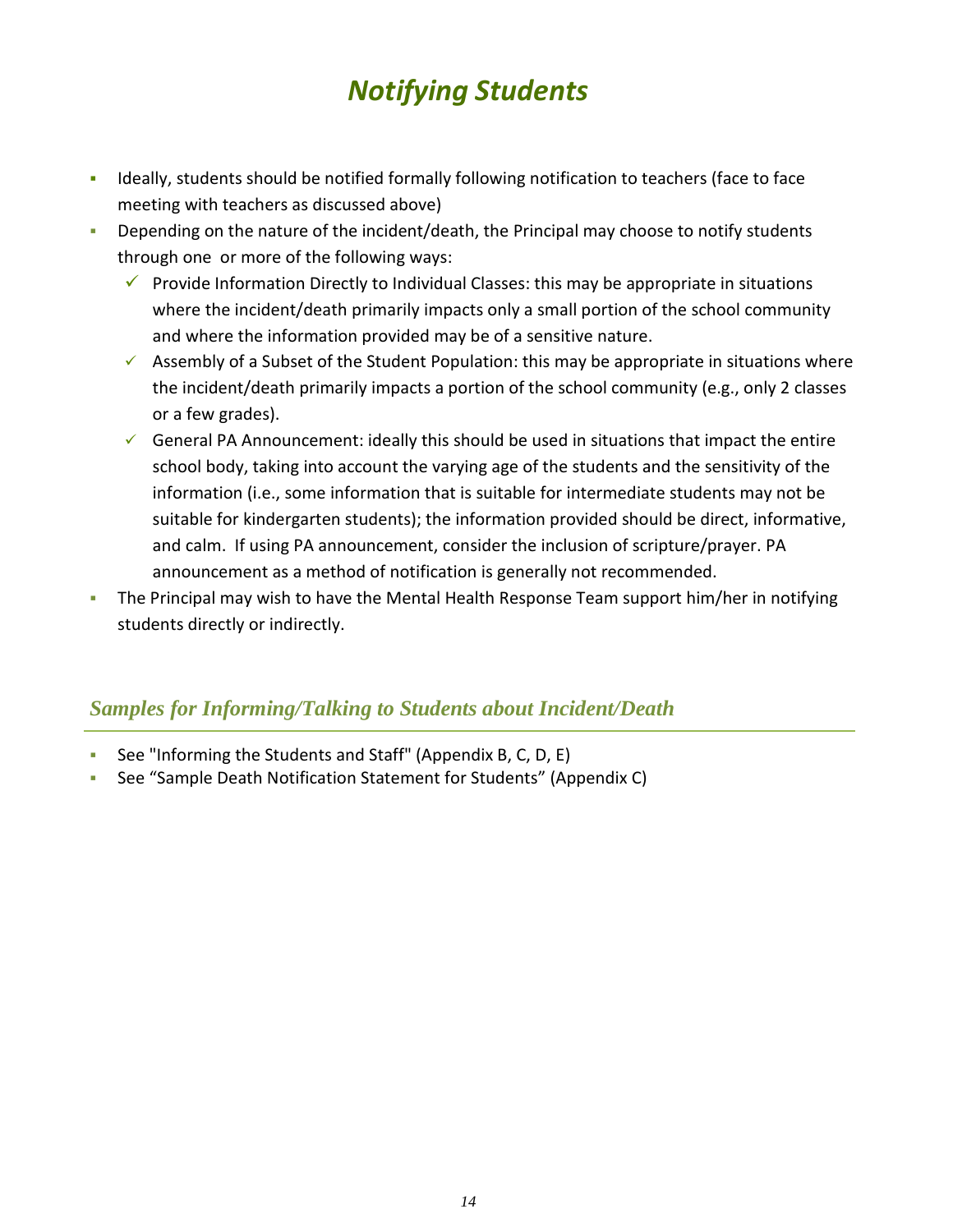## *Notifying Parents*

- If the incident/death impacts the entire school community, then formal parent notification is necessary for the entire student body.
- If the death or incident only impacts a particular classroom, a notification may be sent to parents of impacted classrooms only.
- **Formal notification to parents should be done in consultation with the Mental Health Response** Team and in high profile media involved situations the principal may wish to review with the Board's Communications Department.
- In the case of the death of a student, formal notification to parents should be done in consultation with the parents of the deceased.
- Principals should avoid notifying parents via voicemail messages or "robo-calling" whenever possible, particularly when the information is of a sensitive nature. Written communication (e.g., letters or emails) is preferred.
- See "Sample Letter to Send Home" (See Appendixes G, H, I, J)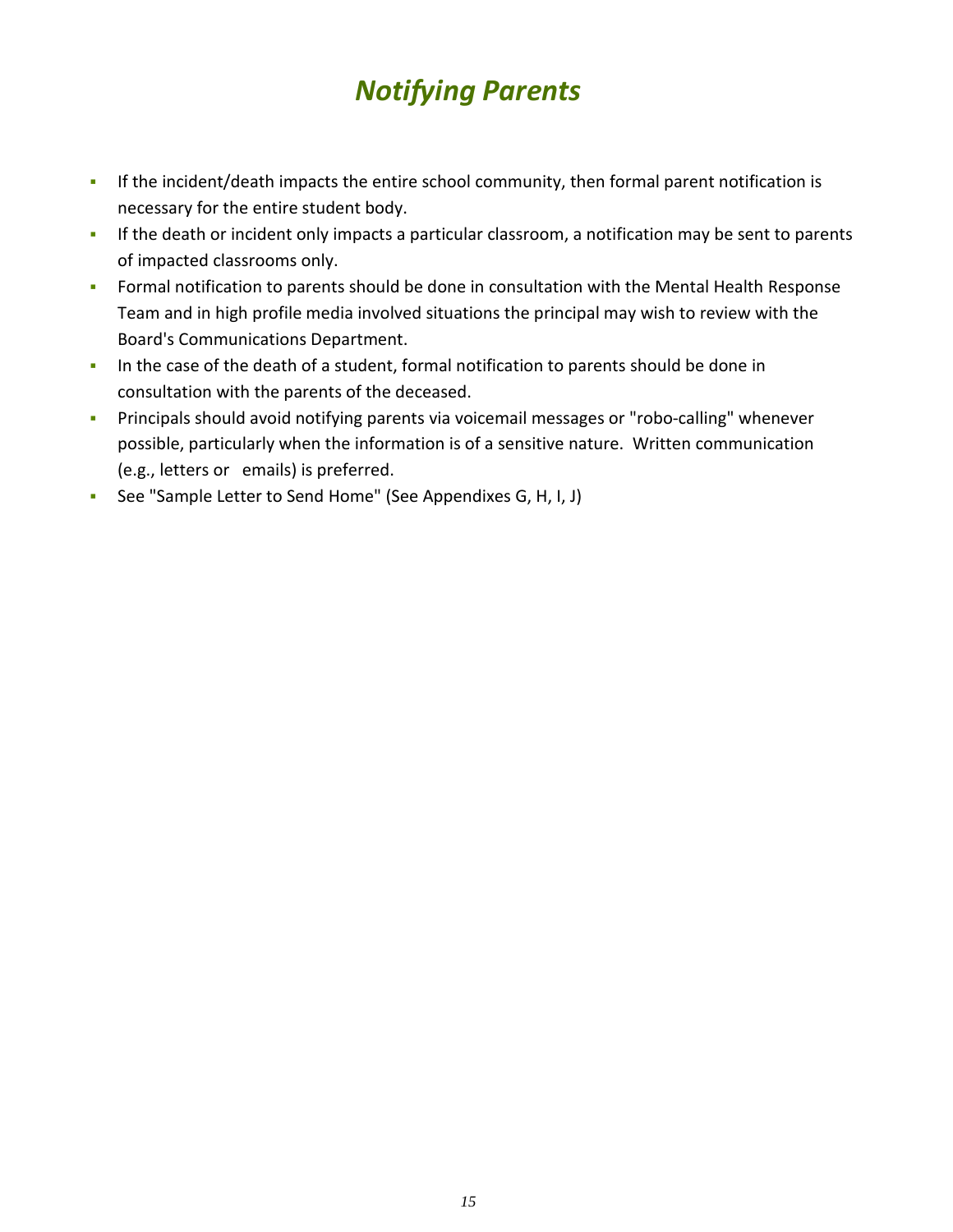## *Dealing with the Media*

In high profile, media involved situations, the principal and superintendent will consult the TCDSB Communications Department, who will prepare an appropriate statement for the media and designate a media spokesperson.

In these situations principals should advise school staff not to speak with media. Remember that personal information about students, parents and staff **cannot** be legally disclosed without consent.

## *Dealing with Social Media*

Many students, particularly in secondary school, now receive rapid notice of information such as a school crisis via texts, twitter, Facebook or some other form of social media. Schools may consider monitoring social media sites for rumours, derogatory/bully messages, and comments by students at risk. Appropriate responses might include posting comments that dispel rumours, and sharing resources for support. It is important to remind students to refrain from speculation on social media.

*Taken from: Guidelines for a Crisis Response: After a Suicide Toolkit; Youth Suicide Prevention Guide: Responding to Crisis at a School from the Center for Mental Health in Schools at UCLA, Consultation with TCDSB Communications Dept.*